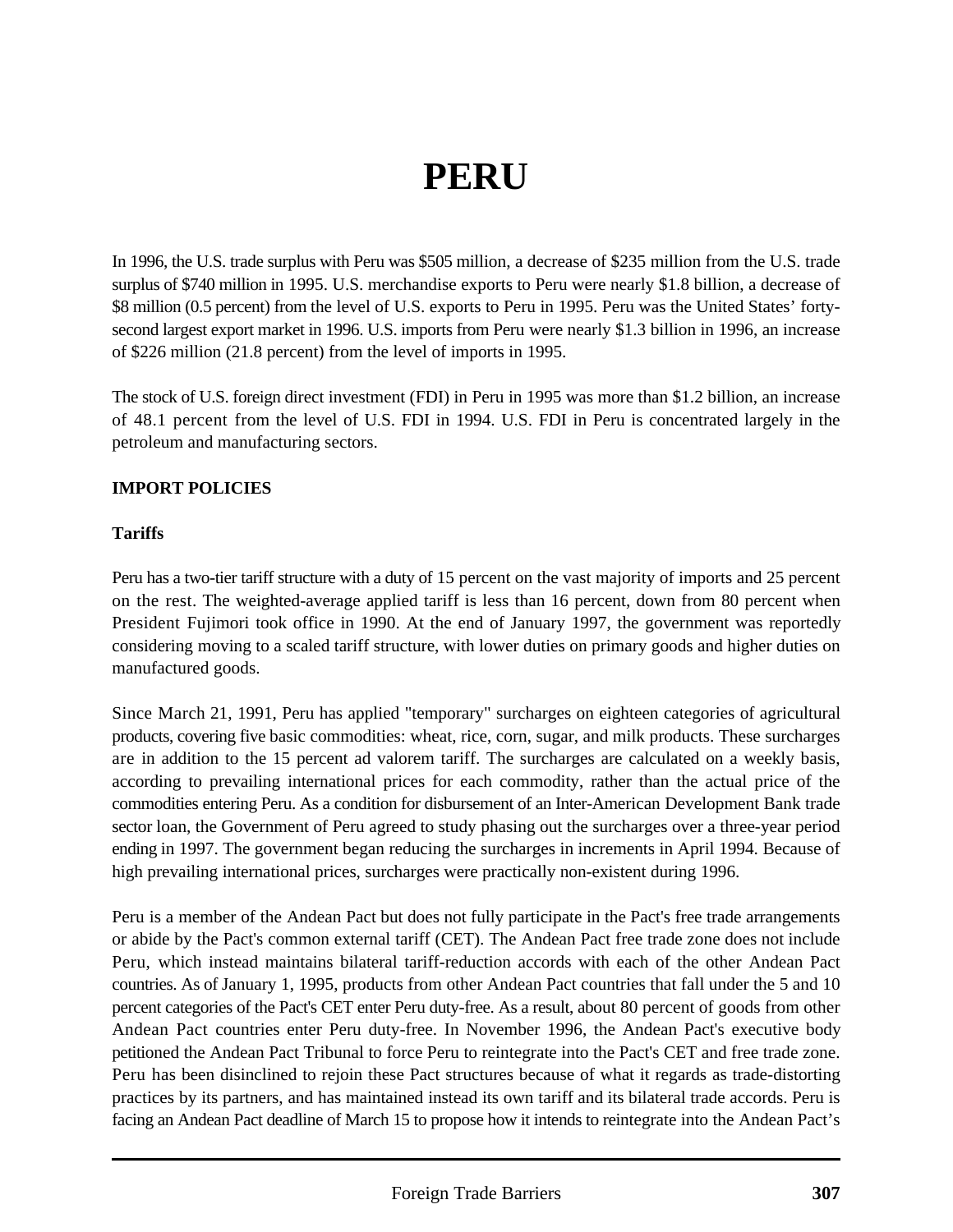# **Peru**

common external tariff and free trade area. The Andean Pact Ministers will review that proposal and then make a decision regarding Peru's status.

Peru has partial free trade agreements which grant tariff preferences to most Latin American countries under the Latin American Integration Association (ALADI). Peru is negotiating a free trade agreement with Chile and has initiated similar talks with Mexico. Peru is also involved as a member of the Andean Pact in negotiations with MERCOSUR on a free trade area.

#### **Non-Tariff Measures**

Almost all non-tariff barriers, including subsidies, import licensing requirements, import prohibitions, and quantitative restrictions, have been eliminated. Peru applies a value-added tax (VAT) rate of 18 percent to most products, and special consumption taxes, ranging from 10 to 50 percent, on certain items. Peru's methodology of applying a "consolidated rate" to assess special consumption and sales taxes on imported goods is burdensome, since the taxes are applied consecutively.

Peru continues to impose certain quantitative restrictions that appear to be incompatible with its WTO obligations. Some used goods are prohibited from importation, while others (such as used cars) face restriction which are not imposed on similar domestic products.

Under a 1992 customs reform, most imported cargo must be pre-inspected by contracted supervising firms to check for possible under-invoicing. The cost of these inspections -- as much as one percent of the f.o.b. value of the goods -- is paid by the importer. Some U.S. exporters have complained of excessive delays caused by the pre-inspection system. In particular, the Peruvian requirement that shipments be inspected by the Government of Peru-authorized inspection agencies offers U.S. exporters no guarantee that certified pricing and details of the inspection will be accepted by Peruvian customs authorities. Such practices make U.S. exporters less competitive than local suppliers. The United States has urged Peru to adopt predictable customs inspection procedures and to meet its obligations under the WTO Agreement on Pre-Shipment Inspection.

Peru applies software valuation guidelines that cause difficulties because of the multiple tiers and different valuation standards for "types of software deliveries" not tied to a tariff classification. This often leads to discriminatory and arbitrary treatment at the border and the lack of ability by the exporter to know what tariff treatment will be assessed on each shipment. The Peruvian customs system retains a price model with set "floor pricing valuation" that is not updated. The actual transaction between the exporter and importer is discarded and arbitrary valuation is assigned based on out-of-date or non-transactional data. The United States has urged Peru to adopt software valuation practices based on the WTO Agreement on Customs Valuation.

#### **GOVERNMENT PROCUREMENT**

Government procurement is normally handled by public international tender. Contracts above a specified minimum value -- currently about \$100,000 for purchases of goods and services and \$250,000 for public works -- must be adjudicated by competitive bid. There is no statutory requirement to buy Peruvian goods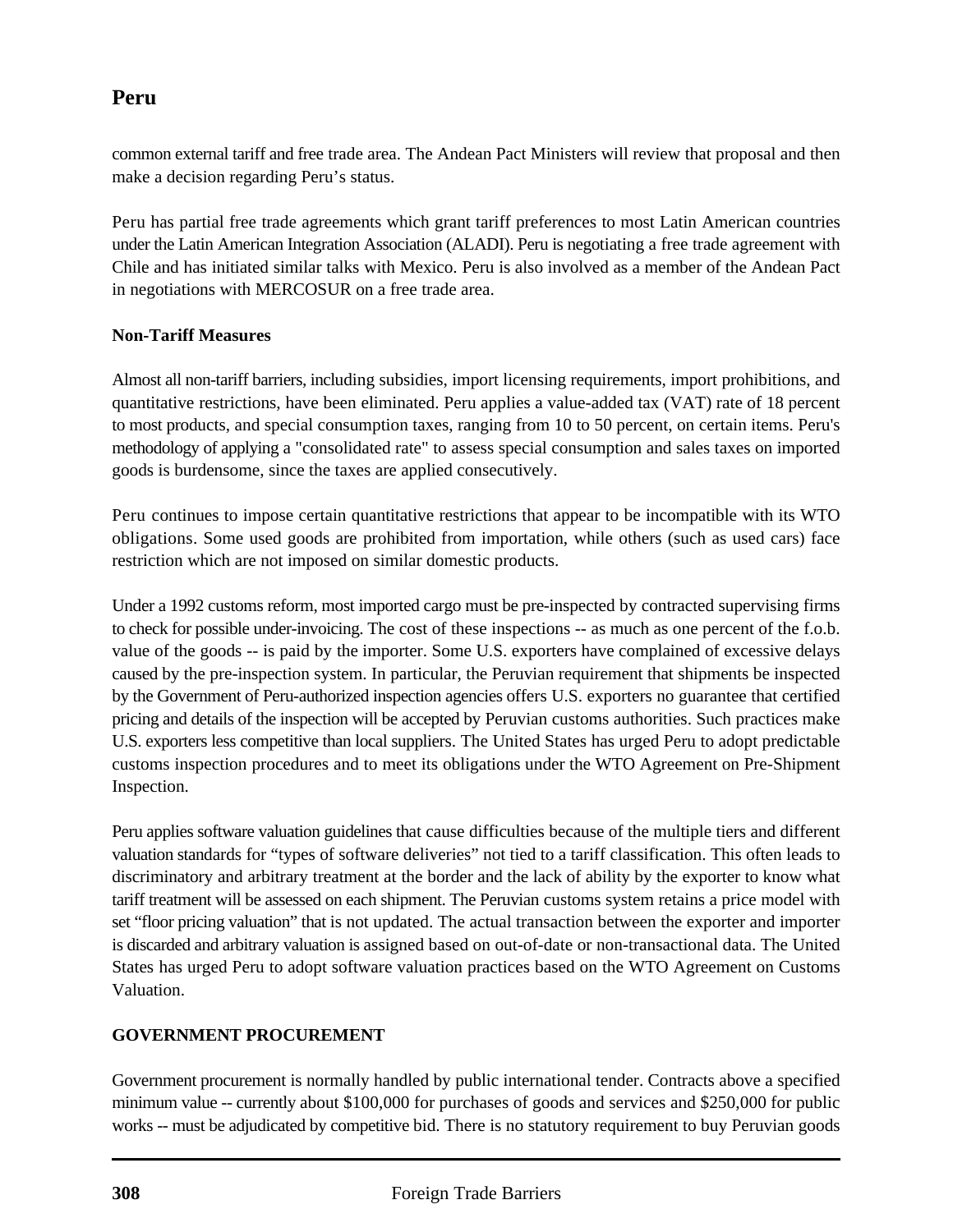or services. Interested companies must purchase bid documents, however, and bidders must have a local office or representative to qualify. Peru is not a signatory to the WTO Government Procurement Agreement.

## **EXPORT SUBSIDIES**

Peru does not provide any direct payment upon export. Exporters can receive rebates of the tariffs and value-added taxes paid on their inputs. In June 1995, the government approved a simplified drawback scheme which allows small exporters to claim a flat 5 percent rebate, subject to certain restrictions. The government announced plans in November 1996 to increase the duty drawback to 8 percent and expand its application to fuels, but has not yet promulgated the legislation to implement these plans.

### **LACK OF INTELLECTUAL PROPERTY PROTECTION**

Peru does not yet provide adequate and effective protection of intellectual property rights (IPR). While two decrees, enacted in April 1996, on industrial property and copyrights clarify Peru's intellectual property regime, they contain several deficiencies and provisions which appear to violate Peru's current "standstill" and most-favored-nation (MFN) commitments under the WTO Agreement on Trade-Related Aspects of Intellectual Property Rights (TRIPs). In addition, while enforcement has been stepped up, piracy remains widespread. Peru has been on the "Watch List" under the "Special 301" provision of the 1988 Trade Act since 1992. Peru has ratified, but not yet fully implemented, the provisions of the TRIPs Agreement. The United States and Peru have held talks on U.S. concerns related to Peru's new intellectual property regime.

#### **Patents and Trademarks**

Peru's April 1996 Industrial Property Decree provides an effective term of protection for patents, prohibits devices that decode encrypted satellite signals, and contains other improvements, such as increasing the term of protection for industrial designs. However, the decree excludes from patent protection several areas previously covered by Peru's IPR regime: processes for making or using already known products, patented pharmaceutical products on the World Health Organization (WHO) Model List of Essential Medicines, elements existing in nature (where isolated and purified), and inventions involving computer programs.

The decree also contains working requirements such that a patent owner must "make use" of the patented invention in Peru, but also provides that use in any Andean Pact country satisfies this requirement. This differential treatment between Andean Pact countries and other WTO countries appears to violate the MFN provisions in Article 4 of the TRIPs Agreement. The decree also contains reciprocity clauses in the areas of patents and trademarks which appear to violate Peru's MFN obligations. Other deficiencies in the Industrial Property Decree include overly broad compulsory licensing requirements, the lack of transitional ("pipeline") protection, and the lack of protection against parallel imports.

Counterfeiting of trademarks in Peru is prevalent. Enforcement has improved in recent years at the administrative level, but at times the local courts have failed to back efforts to clear up injustices committed under the past regime. Some U.S. companies have spent years in fruitless litigation attempting to secure protection for their trademarks in Peru.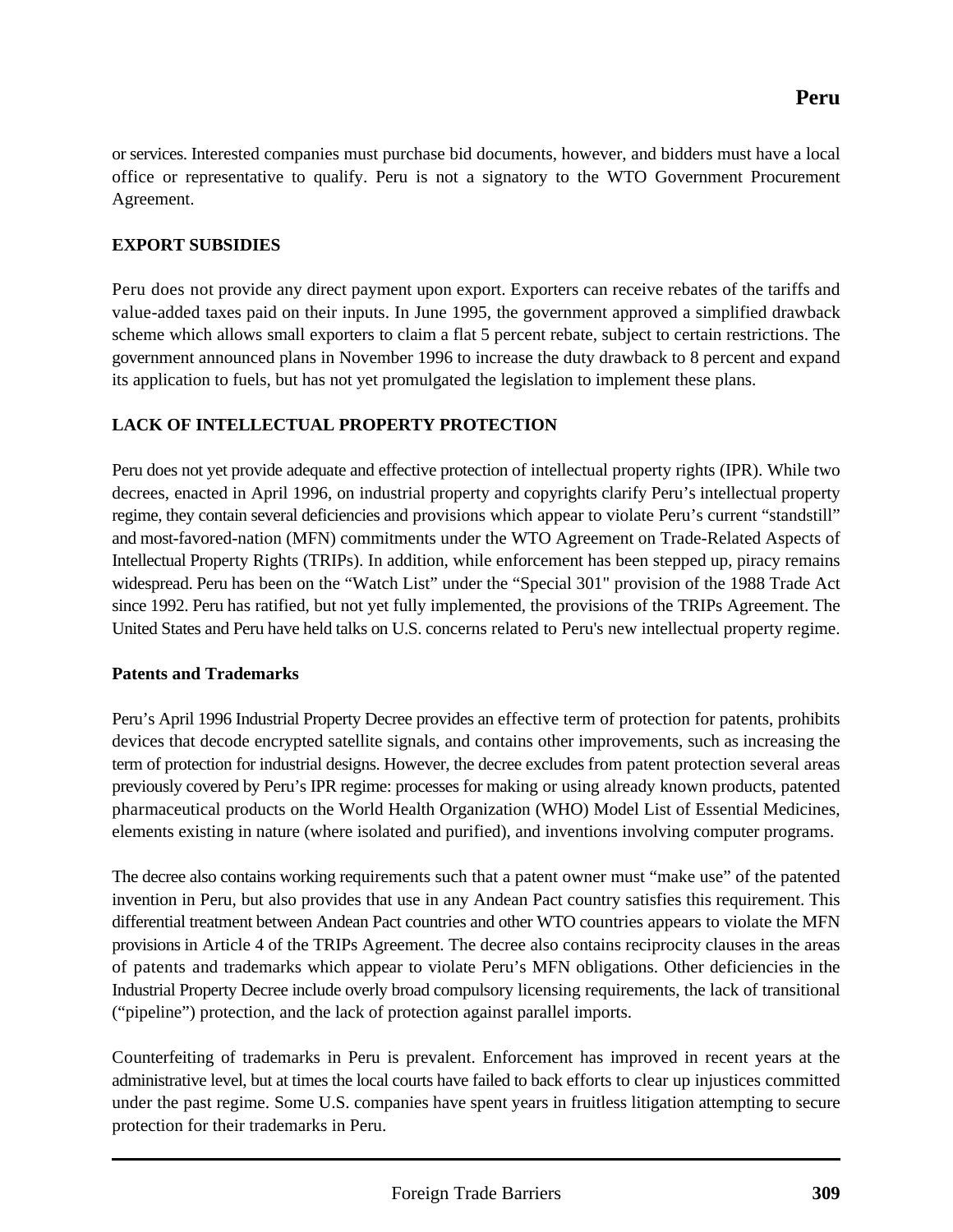# **Peru**

## **Copyrights**

Peru's 1996 Copyright Decree is generally consistent with TRIPs; however, it also contains provisions covering reciprocity, which appear to violate the MFN provisions in Article 4 of the TRIPs Agreement.

Copyright owners have yet to employ fully new enforcement options available to them, allowing copyrights to remain widely disregarded. Textbooks and books on technical subjects are rampantly copied, and illegal copies of audio cassettes are widely available. Pirated copies of motion picture videos constitute the inventories of many video rental outlets, although the arrival in 1996 of a U.S.-based video store chain has increased the market for legitimate videos. Pirated computer software accounts for more than 80 percent of the market.

The National Institute for the Defense of Competition and Protection of Intellectual Property (INDECOPI), established at the end of 1992, has conducted numerous raids over the last few years on large-scale software users, as well as on distributors of pirated software, books, videos, and sound recordings. Merchandise has been seized, administrative fines imposed, and cases referred to the judiciary for prosecution. The police have supported those copyrights owners willing to pursue piracy and INDECOPI maintains that the level of piracy has been reduced as a result of these efforts. INDECOPI has made an admirable effort; however, it lacks the resources to deal with the scale of the piracy problem in Peru.

Losses to U.S. copyright owners and pharmaceutical companies in Peru are extensive, although IPR enforcement is improving under the new law and enforcement institutions. In addition, U.S. companies have become more active in defending their interests in Peru by retaining local representation, conducting investigations, and preparing complaints to be filed with INDECOPI.

#### **SERVICES BARRIERS**

#### **Basic Telecommunications Services**

In the recently concluded WTO negotiations on basic telecommunications services, Peru made commitments on all basic telecom services, with phase-in of some commitments. It will provide market access and national treatment for all telecom services as of June 1999. Peru adopted the reference paper on regulatory commitments.

#### **INVESTMENT BARRIERS**

Peru has greatly liberalized its investment regime since 1990. National treatment for foreign investors is guaranteed in the 1993 constitution. Foreign investment does not require prior approval, except in banking and defense-related industries. "Juridical stability agreements" are available to foreign investors in the mining and petroleum sectors, guaranteeing tax, foreign exchange, and regulatory stability for a period of ten years. There are no restrictions on remittances of profits, dividends, royalties, or capital.

Arbitration is a constitutionally guaranteed alternative to the courts. The September 1993 establishment of the Lima Chamber of Commerce's International Arbitration Center has helped to institutionalize this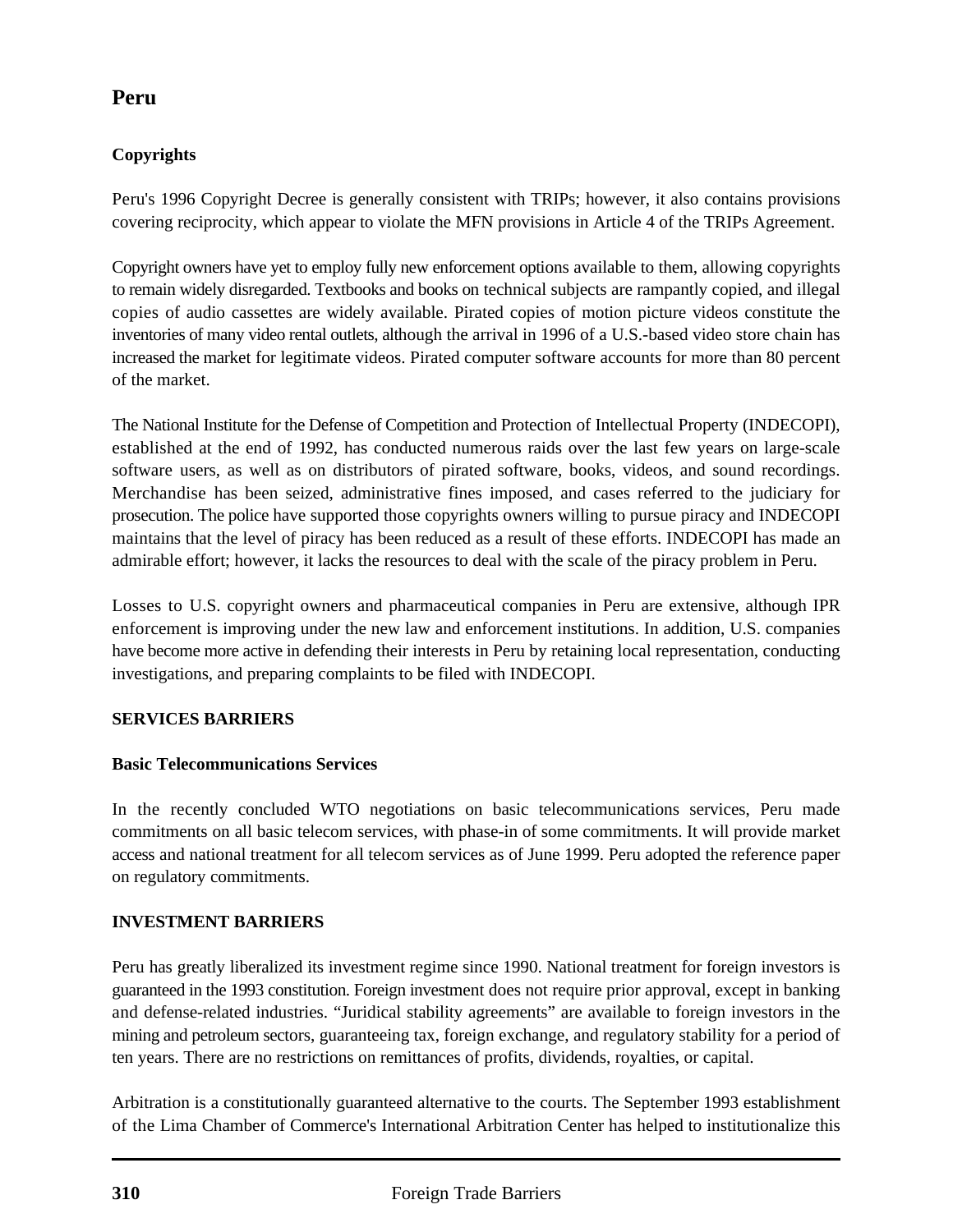option. Peru also is a signatory to the New York Agreement on the Enforcement of International Arbitral Awards.

Rules regarding hiring foreign personnel have been liberalized, although foreign employees still may not make up more than 20 percent of the workforce of a company established in Peru -- whether owned by foreign or national interest -- and their combined salaries may not account for more than 30 percent of the total payroll. Services companies, including banks, and free trade zones are exempted from these hiring limitations. In addition, a company may apply for exemption from the limitations for foreign managerial or technical personnel.